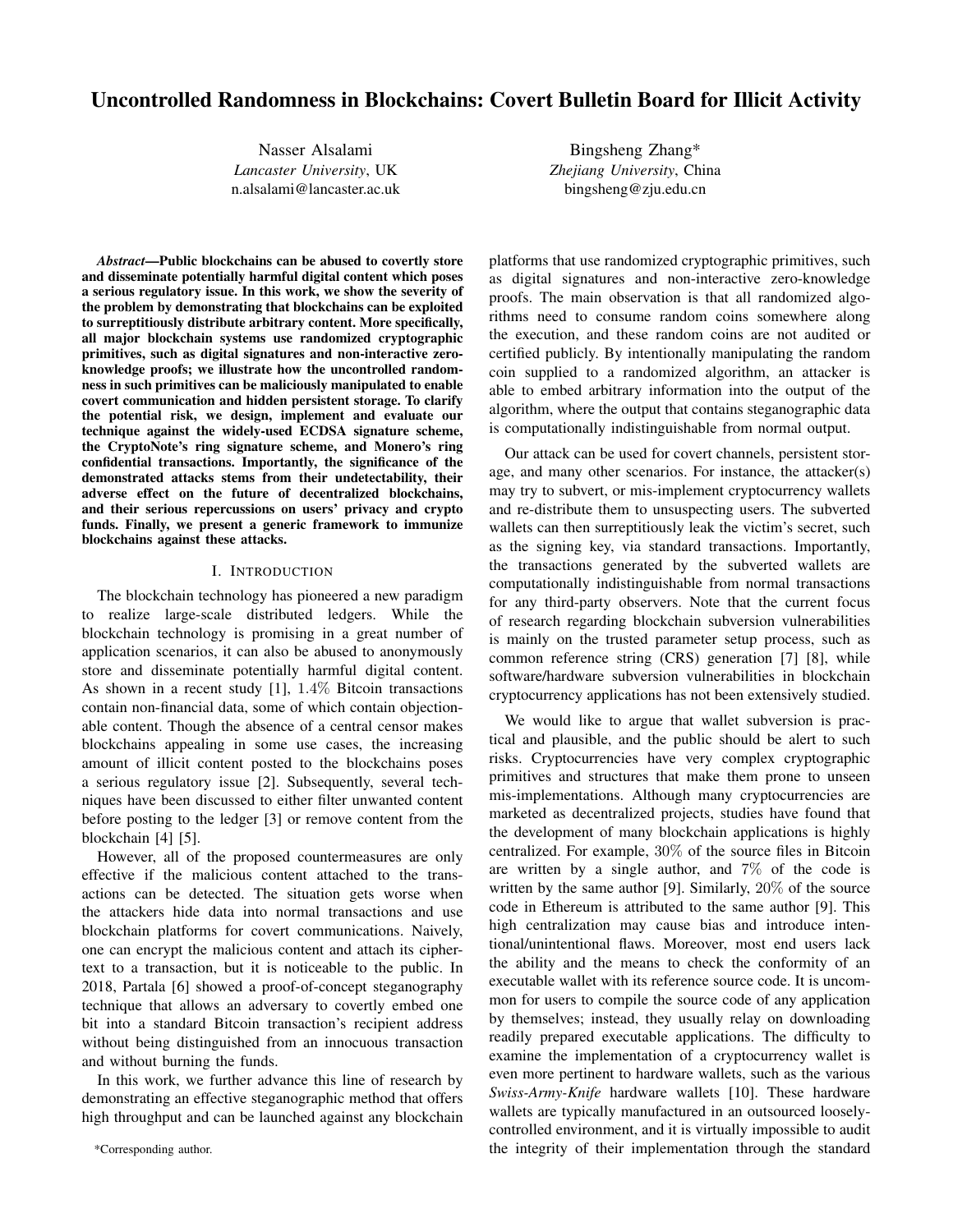functionality 'correctness' test by observing input/output pairs in a black-box manner.

Our contributions. The primary objective of this work is to draw attention to the potential threat of abusing uncontrolled randomness in blockchain cryptographic algorithms. To the best of our knowledge, this is the first work in literature that discusses such a widely spread vulnerability in the blockchain context. We summarize our contributions as follows:

*A novel blockchain steganographic technique.* We propose a new steganographic technique that affects most cryptocurrencies. Our technique greatly increases the throughput of the state-of-the-art blockchain steganographic attacks. We present our general attack against the widely-used CryptoNote framework, and we implement and evaluate the attack on two real world cryptocurrencies – Monero and Bytecoin.

*A covert broadcast communication system.* We designed and implemented the world's first practical covert broadcast communication system by integrating our steganographic technique with Boneh et al. broadcast encryption scheme [11]. The prototype system is deployed on Bytecoin, and it can be used to bypass any censorship mechanisms, as the mere existence of such a channel is unobservable.

*Persistent storage.* With the proposed steganographic technique, anyone can use the blockchain as a cheap hidden persistent storage along with their daily transactions. For instance, this can be used for uncensorable cyberlockers. At the time of submission, persistently storing 1GB of data on Bytecoin blockchain costs less than \$3.

*Wallet subversion attacks.* For the first time, we point out that there is a troubling risk of massive coin stealing among all of the current cryptocurrency wallets by demonstrating efficient and effective subversion attacks within the realm of *Kleptography* and *Algorithm Substitution* Attacks. This attack possesses the following properties:

- *Passive attack.* After the victim user downloads and installs the subverted wallet, the attacker does not need to interact directly with the victim's wallet. The communication channel between the subverted wallets and the attacker is through the posted blockchain transactions.
- *Undetectability.* The transactions generated by the subverted wallets are computationally indistinguishable from the honestly-generated ones. Therefore, no watchdog can detect the subversion in the black-box setting.
- *Interoperability.* The subverted wallets transact seamlessly with normal wallets, i.e. they can send to and receive from other wallets regardless whether other wallets are subverted.

We have implemented our subversion attacks against the ECDSA signature scheme, and the ring signature used in the CryptoNote framework which is implemented by many cryptocurrencies, such as Bytecoin and Monero. As a result, this work has direct impact on 18 of the top 25 cryptocurrencies in terms of market capitalization [12] as depicted in Table I.

| <b>Cryptocurrencies' Signatures</b> |                         |              |              |                       |             |  |
|-------------------------------------|-------------------------|--------------|--------------|-----------------------|-------------|--|
| #                                   | Cryptocurrency          | <b>ECDSA</b> | <b>EdDSA</b> | <b>Ring Signature</b> | <b>Note</b> |  |
| 1                                   | Bitcoin                 |              |              |                       |             |  |
| $\overline{2}$                      | Ethereum                | $\checkmark$ |              |                       |             |  |
| 3                                   | Ripple                  |              | ✓            |                       |             |  |
| $\overline{4}$                      | <b>Bitcoin Cash</b>     |              |              |                       |             |  |
| 5                                   | Litecoin                |              |              |                       |             |  |
| 6                                   | Cardanos                |              | ✓            |                       |             |  |
| 7                                   | Stellar                 |              | √            |                       |             |  |
| $\overline{8}$                      | $Z$ cash                |              |              |                       |             |  |
| 9                                   | <b>IOTA</b>             |              |              |                       | Winternitz  |  |
| $\overline{10}$                     | Monero                  |              |              |                       |             |  |
| 11                                  | Dash                    | $\checkmark$ |              |                       |             |  |
| $\overline{12}$                     | <b>NEM</b>              |              | ✓            |                       |             |  |
| 13                                  | <b>Ethereum Classic</b> | ✓            |              |                       |             |  |
| $\overline{14}$                     | Komodo                  |              |              |                       |             |  |
| $\overline{15}$                     | Verge                   |              |              |                       |             |  |
| 16                                  | Lisk                    |              | $\checkmark$ |                       |             |  |
| $\overline{17}$                     | Dogecoin                | $\checkmark$ |              |                       |             |  |
| 18                                  | Decred                  |              | √            |                       |             |  |
| 19                                  | <b>Nano</b>             |              | $\checkmark$ |                       |             |  |
| 20                                  | Wanchain                | ✓            |              |                       |             |  |
| 21                                  | Bytecoin                |              |              |                       |             |  |
| 22                                  | Siacoin                 |              | ✓            |                       |             |  |
| 23                                  | <b>Bitcoin Diamond</b>  | $\checkmark$ |              |                       |             |  |
| 24                                  | <b>BitShares</b>        |              |              |                       |             |  |
| $\overline{25}$                     | Waves                   |              |              |                       |             |  |

TABLE I: Top 25 cryptocurrencies (currencies checked with either ECDSA or ring signature are effected by our attacks.)

*Countermeasures.* We propose a stego-resistant blockchain framework to prevent steganographic attacks and mitigate wallet subversion attacks. In short, in this framework, the miners either re-randomize the transactions' signatures or replace them with non-interactive zero-knowledge proofs. Subsequently, the possibly stego-generated signatures are dropped.

#### II. PRELIMINARIES

Notations. Unless specified in the context, we use hash $_p$  :  $\{0,1\}^* \mapsto \mathbb{Z}_p$  and hash<sub>g</sub> :  $\{0,1\}^* \mapsto \mathbb{G}$  as two collision resistant hash functions that map an arbitrary length string to a group element in  $\mathbb{Z}_n$  and  $\mathbb{G}$ , respectively.

Brief description of CryptoNote. CryptoNote is a protocol proposed by Nicolas van Saberhagen [13], and it has been implemented in many emerging cryptocurrencies, such as Bytecoin [14], CryptoNoteCoin [15], Fantomcoin [16], etc. Compared to Bitcoin-like cryptocurrencies, CryptoNote offers two main features: (i) *stealth address via non-interactive key exchange* and (ii) *set anonymity via (linkable) ring signatures*.

Precisely, the user's private key consists of  $a, b \in \mathbb{Z}_p$ , and the corresponding public key consists of  $A := g^a$  and  $B := g<sup>b</sup>$ . Note that in a standard CryptoNote implementation, a is usually defined as hash<sub>p</sub> $(b)$ ; therefore, b is the actual secret key. To transfer funds to a recipient, the payer needs to generate a transaction public key  $R := g<sup>r</sup>$  and compute the corresponding one-time address  $T := g^{\text{hash}_p(A^r)} \cdot B$ . The recipient is then able to compute the corresponding one-time private key as  $t := \text{hash}_p(R^a) + b$ . Notice that  $A^r = R^a$ . With regards to the ring signature schemes, it is transformed from the OR-composition of Schnorr's identification Sigma protocols. There exists a LNK algorithm that can link two signatures together if they are produced by the same signing key. By design, the one-time signature key can only be used once, and it can be detected if the same key is used to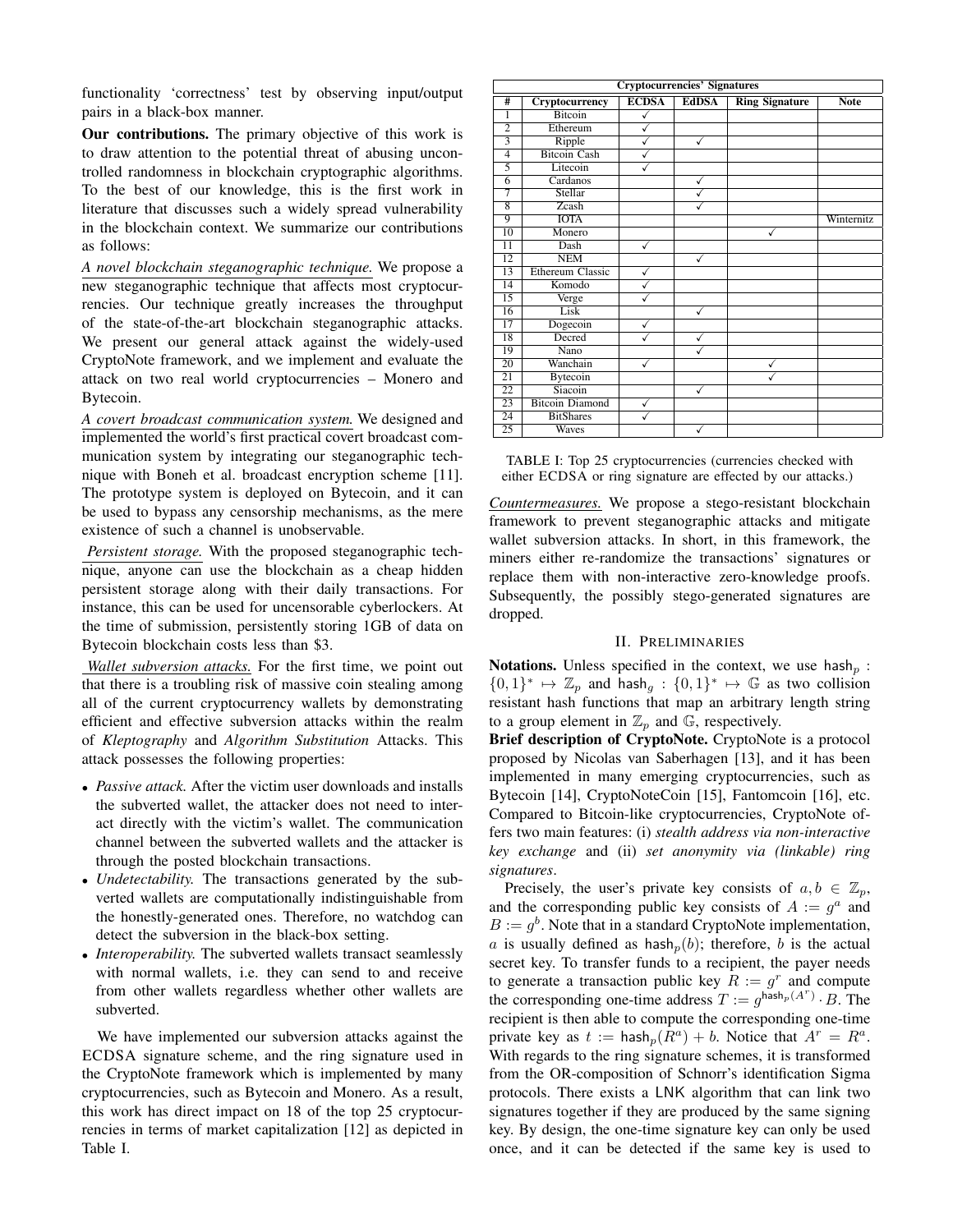| CryptoNote Signing Algorithm                                                                                                                                                                                                                                                                                                                                                                                                                                                                                                                                                                                                                                                                                                                                                                                                                                                                                                                                                                                                                                                                                                                                                                                                                                                                                                                                                                                                                                                                                                                                                                                                                                                                                                                                                                                                                                                                                                                                                                                                                                                                                                      |                                                                                                                                                                                                                                                                                                                                                                                                                                                                                                                                                                                                                                                                                                                    |
|-----------------------------------------------------------------------------------------------------------------------------------------------------------------------------------------------------------------------------------------------------------------------------------------------------------------------------------------------------------------------------------------------------------------------------------------------------------------------------------------------------------------------------------------------------------------------------------------------------------------------------------------------------------------------------------------------------------------------------------------------------------------------------------------------------------------------------------------------------------------------------------------------------------------------------------------------------------------------------------------------------------------------------------------------------------------------------------------------------------------------------------------------------------------------------------------------------------------------------------------------------------------------------------------------------------------------------------------------------------------------------------------------------------------------------------------------------------------------------------------------------------------------------------------------------------------------------------------------------------------------------------------------------------------------------------------------------------------------------------------------------------------------------------------------------------------------------------------------------------------------------------------------------------------------------------------------------------------------------------------------------------------------------------------------------------------------------------------------------------------------------------|--------------------------------------------------------------------------------------------------------------------------------------------------------------------------------------------------------------------------------------------------------------------------------------------------------------------------------------------------------------------------------------------------------------------------------------------------------------------------------------------------------------------------------------------------------------------------------------------------------------------------------------------------------------------------------------------------------------------|
| $Sign({P_j}_{j=1}^k, t_\ell, \ell, m)$ :<br>• Set $I := \text{hash}_g(P_\ell);$                                                                                                                                                                                                                                                                                                                                                                                                                                                                                                                                                                                                                                                                                                                                                                                                                                                                                                                                                                                                                                                                                                                                                                                                                                                                                                                                                                                                                                                                                                                                                                                                                                                                                                                                                                                                                                                                                                                                                                                                                                                   | Gspec                                                                                                                                                                                                                                                                                                                                                                                                                                                                                                                                                                                                                                                                                                              |
| • For $j \in [k]$ , pick $q_j \stackrel{\$}{\leftarrow} \mathbb{Z}_p$ ;<br>• For $j \in [k], j \neq \ell$ , pick $w_j \stackrel{\$}{\leftarrow} \mathbb{Z}_p$ ;<br>• For $j \in [k]$ :<br>- Set $L_j := g^{q_j}$ if $j = \ell$ ;<br>Set $L_j := g^{q_j} \cdot P_j^{w_j}$ if $j \neq \ell$ ;<br>- Set $R_j := (\text{hash}_g(P_j))^{q_j}$ if $j = \ell$ ;<br>Set $R_j := (\text{hash}_g(P_j))^{q_j} \cdot I^{w_j}$ if $j \neq \ell$ ;<br>• Set $c := \text{hash}_p(m, L_1, , L_k, R_1, , R_k);$<br>• For $j \in [k]$ :<br>- Set $c_j := w_j$ if $j \neq \ell$ ;<br>Set $c_j := c - \sum_{j=1}^k c_j$ if $j = \ell$ ;<br>- Set $r_j := q_j$ if $j \neq \ell$ ;<br>Set $r_j := q_\ell - c_\ell t_\ell$ if $j = \ell$ ;<br>• Return $\sigma := (I, c_1, \ldots, c_k, r_1, \ldots, r_k).$                                                                                                                                                                                                                                                                                                                                                                                                                                                                                                                                                                                                                                                                                                                                                                                                                                                                                                                                                                                                                                                                                                                                                                                                                                                                                                                                              | Fig. 2: Kleptogra<br>message $m$ and the<br>implementation G<br>leak the secre<br>$\bullet$ (ek, dk) $\leftarrow$<br>that takes<br>outputs an<br>• st $\leftarrow$ Encod<br>message m<br>a stegotext<br>access to $\mathcal C$<br>• $m \leftarrow$ Deco<br>key dk and                                                                                                                                                                                                                                                                                                                                                                                                                                              |
| Fig. 1: CryptoNote Signing Algorithm.                                                                                                                                                                                                                                                                                                                                                                                                                                                                                                                                                                                                                                                                                                                                                                                                                                                                                                                                                                                                                                                                                                                                                                                                                                                                                                                                                                                                                                                                                                                                                                                                                                                                                                                                                                                                                                                                                                                                                                                                                                                                                             | message m<br>Definition 1. W                                                                                                                                                                                                                                                                                                                                                                                                                                                                                                                                                                                                                                                                                       |
| sign two transactions, which prevents double spending. In<br>particular, let $T := g^t$ be the one-time public key, and define<br>$I := (hash_q(T))^t$ as a "key image" as part of the signature.<br>The ring signatures signed by the same secret key would<br>have identical key image; therefore, double spending can<br>be defeated efficiently by simply checking if the key image<br>has already been used. As depicted in Fig. 1, the signing<br>algorithm takes input as a set of public keys $\{P_j\}_{i=1}^k$ (a.k.a.<br>the ring), the secret key $t_{\ell}$ such that $P_{\ell} = g^{t_{\ell}}, \ell \in [k]$ .<br>Brief description of Monero (Version 0.12.0.0). Mon-<br>ero [17] is one of the most successful CryptoNote-based<br>cryptocurrencies. Although the original Monero was based<br>on the CryptoNote protocol, its transaction signature has<br>evolved beyond this protocol <sup>1</sup> . As mentioned in [19],<br>CryptoNote suffers from a shortcoming where amounts in<br>transactions are not hidden. To address this issue, Ring Con-<br>fidential Transaction (RingCT) [19] has been developed and<br>deployed in Monero since January 2017. It combines (link-<br>able) ring signature and Pedersen commitment schemes [20],<br>and also adopts Multilayered Linkable Spontaneous Anony-<br>mous Group Signature.<br>Steganography. Steganography refers to the techniques that<br>allow a sender to send a message covertly over a communica-<br>tion channel so that the mere presence of the hidden message<br>is not detectable by an adversary who monitors the channel<br>[21] [22]. Let C be a channel on the alphabet $\Sigma$ with length<br>$\ell$ , which can be viewed as a function that maps the channel<br>history $\mathcal{H} \in (\Sigma^{\leq \ell})^*$ to a probability distribution upon $\Sigma^{\leq \ell}$ .<br>Denote the probability distribution by $C_{\mathcal{H}}$ . A stegosystem on<br>a family of channels $C := {\mathcal{C}^{\lambda}}_{\lambda \in \mathbb{N}}$ consists of a triple<br>of PPT algorithms $ST := (KeyGen, Encode, Decode)$ as<br>follows: | chosen-hiddente<br>adversary A we<br>$\Pr\left[\begin{array}{l}(\mathsf{ek},\mathsf{dk}) \leftarrow \ b^* \leftarrow \mathcal{A}^\mathcal{O} \end{array}\right]$<br>where $\mathcal{O}(b, m, 7)$<br><i>otherwise, it reti</i><br>Kleptography/A<br>subversion attac<br>[23]–[25] and alg<br>As a high-level<br>liciously tampers<br>algorithm G <sub>IMP</sub><br>algorithm, with<br>the user's secret<br>detection in the<br>illustrates how<br>algorithm G <sub>SPEC</sub><br>key $z$ , to detec<br>user's secret s.<br>their undetectabi<br>consequences or<br>III. GE<br>Many crypto<br>users' privacy.<br>$[13]$ , which is a<br>ring signatures.<br>uncontrolled ra<br>CryptoNote's rii<br>liciously exploit |
| <sup>1</sup> The Monero project is very active and evolves rapidly. In fact they<br>have two major releases each year. In Oct. 2018, Monero released version<br>0.13.0.0 "Beryllium Bullet", which switched to Bulletproofs [18]. Since the<br>technical specification of the latest version is not well documented yet, our<br>work is for Monero version 0.12.0.0 and earlier versions.                                                                                                                                                                                                                                                                                                                                                                                                                                                                                                                                                                                                                                                                                                                                                                                                                                                                                                                                                                                                                                                                                                                                                                                                                                                                                                                                                                                                                                                                                                                                                                                                                                                                                                                                         | within the ring<br>covertly, store a<br>private keys. No<br>to any other und<br>graphic primitiv                                                                                                                                                                                                                                                                                                                                                                                                                                                                                                                                                                                                                   |

Fig. 1: CryptoNote Signing Algorithm.



Fig. 2: Kleptography/ASA: specification G<sub>SPEC</sub> takes input as the message  $m$  and the secret  $s$ , and outputs  $c$ ; whereas, the malicious implementation  $G_{IMP}$  outputs a subverted ciphertext  $c'$  which can leak the secret s exclusively to the attacker who knows z.

- (ek, dk)  $\leftarrow$  KeyGen(1<sup> $\lambda$ </sup>) is the key generation algorithm that takes as input the security parameter  $1^{\lambda}$ , and it outputs an embedding key ek and an extraction key dk.
- st  $\leftarrow$  Encode $e_{\mathsf{ek}}^{\mathcal{C}^{\lambda}_{\mathcal{H}}}(m, \mathcal{H})$ . Given an embedding key ek, a message  $m$ , and a channel history  $H$ . Encode generates a stegotext message st. Note that Encode has sampling access to  $C_{\mathcal{H}}^{\lambda}$ .
- $m \leftarrow$  Decode<sub>dk</sub>(st), Decode takes as input an extraction key dk and the stegotext st, and outputs the hidden message  $m \in \{0, 1\}^*$ .

Definition 1. *We say a stegosystem* ST *is* indistinguishable chosen-hiddentext-attack *(IND-CHA) secure if for all PPT adversary* A *we have*

$$
\left|\Pr\left[\begin{array}{l}(\mathsf{ek},\mathsf{dk})\leftarrow \mathsf{KeyGen}(1^\lambda); b\leftarrow \{0,1\};\\b^*\leftarrow \mathcal{A}^{\mathcal{O}(b,\cdot,\cdot)}(1^\lambda): b=b^* \end{array}\right]-\frac{1}{2}\right|=\mathsf{negl}(\lambda)
$$

*where*  $\mathcal{O}(b, m, \mathcal{H})$  *is the oracle that returns*  $st \leftarrow \mathcal{C}_h^{\lambda}$  *if*  $b = 0$ *;*  $\text{otherwise, it returns } \mathsf{st} \leftarrow \mathsf{Encode}_{\mathsf{ek}}^{\mathcal{C}^\lambda_\mathcal{H}}(m,\mathcal{H}).$ 

Kleptography/Algorithm-substitution attacks. Our wallet subversion attacks can be classified as kleptographic attacks [23]–[25] and algorithm-substitution attacks (ASA) [26] [27]. As a high-level definition, in such attacks, the adversary maliciously tampers with the implementation of a cryptographic algorithm  $G_{IMP}$  and changes it from its specification  $G_{SPEC}$ algorithm, with the aim to subliminally and exclusively leak the user's secret information to the adversary while evading detection in the black-box setting. The depiction in Fig. 2 illustrates how an adversarial implementation  $G_{IMP}$  of the algorithm  $G_{SPEC}$  can allow the adversary, given their secret key  $z$ , to detect the subverted output  $c'$  and extract the user's secret s. Kleptographic attacks are significant due to their undetectability in the black-box setting and their severe consequences on the security of the users.

# III. GENERIC STEGANOGRAPHIC ATTACK

Many cryptocurrencies use ring signatures to enhance users' privacy. For example, the CryptoNote framework [13], which is adopted by around 20 cryptocurrencies, uses ring signatures. As a demonstration, we describe how the *uncontrolled randomness* (marked in grey in Fig. 1) in CryptoNote's ring signature signing algorithm can be maliciously exploited. Precisely, we show how the randomness within the ring signatures can be used to communicate covertly, store arbitrary information, and surreptitiously leak private keys. Note that the same principles are applicable to any other uncontrolled randomness in blockchain cryptographic primitives.

<sup>&</sup>lt;sup>1</sup> The Monero project is very active and evolves rapidly. In fact they have two major releases each year. In Oct. 2018, Monero released version 0.13.0.0 "Beryllium Bullet", which switched to Bulletproofs [18]. Since the technical specification of the latest version is not well documented yet, our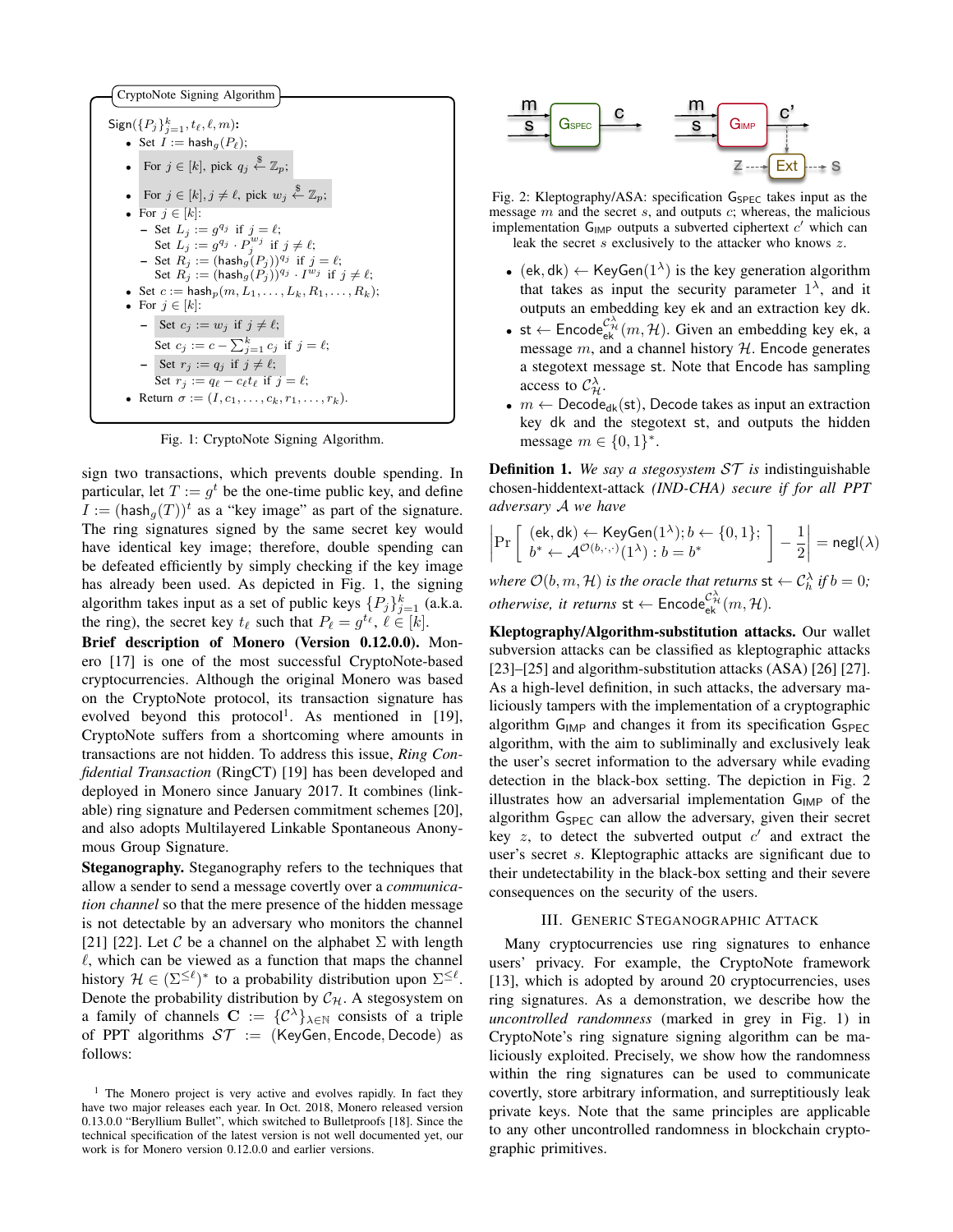

(a) CryptoNote: Format of one pair of ring signature random numbers  $(c_j, r_j)$  with 47-byte embedded stegotext.

Fig. 3: Pair of subverted random numbers.

a 16-byte st in one pair of  $(c_j, r_j)$ .

Our generic steganographic attack on CryptoNote. The CryptoNote protocol uses the ED25519 twisted Edwards curve, and the group order is a 253-bit prime  $p$ . The long term secret key of a user consists of two group elements  $a, b \in \mathbb{Z}_p^*$ , but  $a := \text{hash}_p(b)$  is commonly used in practical implementation. Therefore, the long term secret key of a CryptoNote account is effectively 253 bits.

As part of the (linkable) ring signature, a *one-out-of-many* non-interactive zero knowledge proof is included. In addition, for a ring of size  $k$ , the format of the ring signature is  $\sigma = (I, c_1, \ldots, c_k, r_1, \ldots, r_k)$ . Suppose the sender's public key is PK<sub> $\ell$ </sub>,  $\ell \in [k]$ . For all  $j \in [k]$  and  $j \neq \ell$ , the components  $c_i$  and  $r_i$  are uncontrolled random group elements in  $\mathbb{Z}_p$ and can be used for covert communication. Hence, our attack is premised on steganographically embedding arbitrary information on the ring signature's random numbers  $(c_i, r_i)$ . In our attack example,  $ek = dk$ , which is the common shared secret  $z \in \{0, 1\}^{128}$ . The attack is explained as a three-step process carried out by two parties: a sender called Alice and a receiver called Bob.

*Step 1: embedding hidden messages* ( $\mathsf{Encode}_{\mathsf{ek}}^{\mathcal{C}_{\mathcal{H}}^{\lambda}}(m, \mathcal{H})$ ). As the most significant bit of a random  $\mathbb{Z}_p$  element does not have uniform distribution (which is more biased to 0), to ensure (computational) indistinguishability between stegotext st and innocuous random elements  $(c_i, r_j) \in \mathbb{Z}_p$ , Alice embeds her secret message  $m$  in the least significant 252 bits of  $c_i$  and  $r_i$ , whereas, the most significant bits  $b_1$  and  $b_2$  are sampled according to the real distribution of  $c_i$  and  $r_j$ . As depicted in Fig. 3a, the rest consists of a 128-bit IV, 124 bit Payload 1, and 252-bit Payload 2. Let  $F: \{0,1\}^{128} \times$  $\{0, 1\}^{128} \mapsto \{0, 1\}^{128}$  be a PRF that takes as input a 128-bit plaintext and a 128-bit key, and outputs a 128-bit (pseudorandom) ciphertext. Alice uses synthetic IV to allow Bob to efficiently identify which transactions on the blockchain contain stegotext st. In particular,  $\mathsf{IV} := F_z(\mathsf{rand}||00\ldots0),$ where rand  $\in \{0,1\}^{64}$  is a 64-bits random string, and  $00...0$ is a 64-bit string of 0's. As a result, to check if a signature contains any st, Bob can simply try to decrypt a suspected IV, obtaining  $d := F_z^{-1}(IV)$ . If the lower half of d consists of 64 bits of 0's, then this signature contains stegotext st.

In our attack, Payload 1 and Payload 2 are jointly used to convey a 376-bit hidden message  $m$ . The payloads are encrypted via a semantically secure symmetric encryption under the secret key  $z$  and using IV. Also, to handle an arbitrary-length hidden message and ensure the resulting ciphertext has the same length as the message (besides the IV), Alice can use the *Ciphertext Stealing* technique with CTR mode.

*Step 2: identifying stegotext.* Unlike conventional P2P covert communication, before attempting to extract a hidden message from a transaction, Bob should first identify if the target transaction contains a stegotext st. As mentioned before, Bob can accomplish this by parsing IV from the first two  $c_i$ 's of the ring signature  $\sigma$  in a transaction, and checking whether the decryption of IV contains pattern 64 bits of 0's as shown in Fig. 3a. Note that Encode embeds the hidden message  $m$ in one of the first two pairs of  $(c_i, r_i)$ . If  $c_1$  does not yield the IV, then Alice's secret index  $\ell$  must be 1, and Bob moves on to decrypt  $c_2$  which must contain the IV, otherwise, the signature is an innocent cover text ct that does not contain st.

*Step 3: extracting hidden messages* (Decode<sub>dk</sub>(st)). Once a steganographic ring signature is successfully identified, Bob can use the Decode algorithm to extract the hidden message. More specifically, Bob collects Payload 1 and Payload 2 as depicted in Fig. 3a. Bob then uses the extraction key dk := z to decrypt the payload, obtaining  $m := \text{Dec}_z(W, \text{Payload 1}||\text{Payload 2}).$ 

Security. The proposed generic stegosystem against all CyptoNote-based cryptocurrencies is undetectable by Theorem 1. We remark that the content-insertion techniques that use non-standard Bitcoin scripts or exchange the public key with an arbitrary string with *printable* characters, as mentioned in [28] [1], can be detected. On the contrary, our proposed steganographic attack on CryptoNote simply replaces random numbers with pseudo-random ciphers which, by definition of semantic security, are computationally indistinguishable from each other.

Theorem 1. *The stegosystem* ST *for CryptoNote-based cryptocurrencies is IND-CHA secure, if*  $F : \{0,1\}^{\ell} \times$  $\{0,1\}^{\lambda} \mapsto \{0,1\}^{\ell}$  is a secure PRF.

Robustness and Efficiency. In terms of robustness, it is easy to see that, unlike image steganography, the stegotext embedded in the signatures can never be removed while still preserving the functionality of the signatures. Therefore, there is no filter that can remove our stegotext.

*Throughput.* The only similar attack in literature is the proofof-concept attack in [6] which sends a hidden message bit-by-bit through the rejection-sampling of the transaction address. Besides sending one bit of the hidden message  $m$  per transaction, their attack also sends one transaction per block. As a result, with 10 minutes to add a new block in Bitcoin, a sender needs more than 24 hours to send a message of 20 bytes. On the other hand, our steganographic attack takes advantage of the randomness within each ring signature in CryptoNote transactions. In fact, a CryptoNote transaction contains a ring signature for each input. Therefore, if a transaction tx has y number of inputs, and  $k$  public keys in the ring of each signature, then the total number  $N$  of random numbers  $(c_i, r_i)$  in tx is  $N = y * (k - 1) * 2$ . Whereas, the available bandwidth B in bytes is  $B = 32N$ . Hence, the available bandwidth in one transaction of 10 inputs and 10 public keys is more than 5KB. In comparison, other techniques that replace segments of the transaction,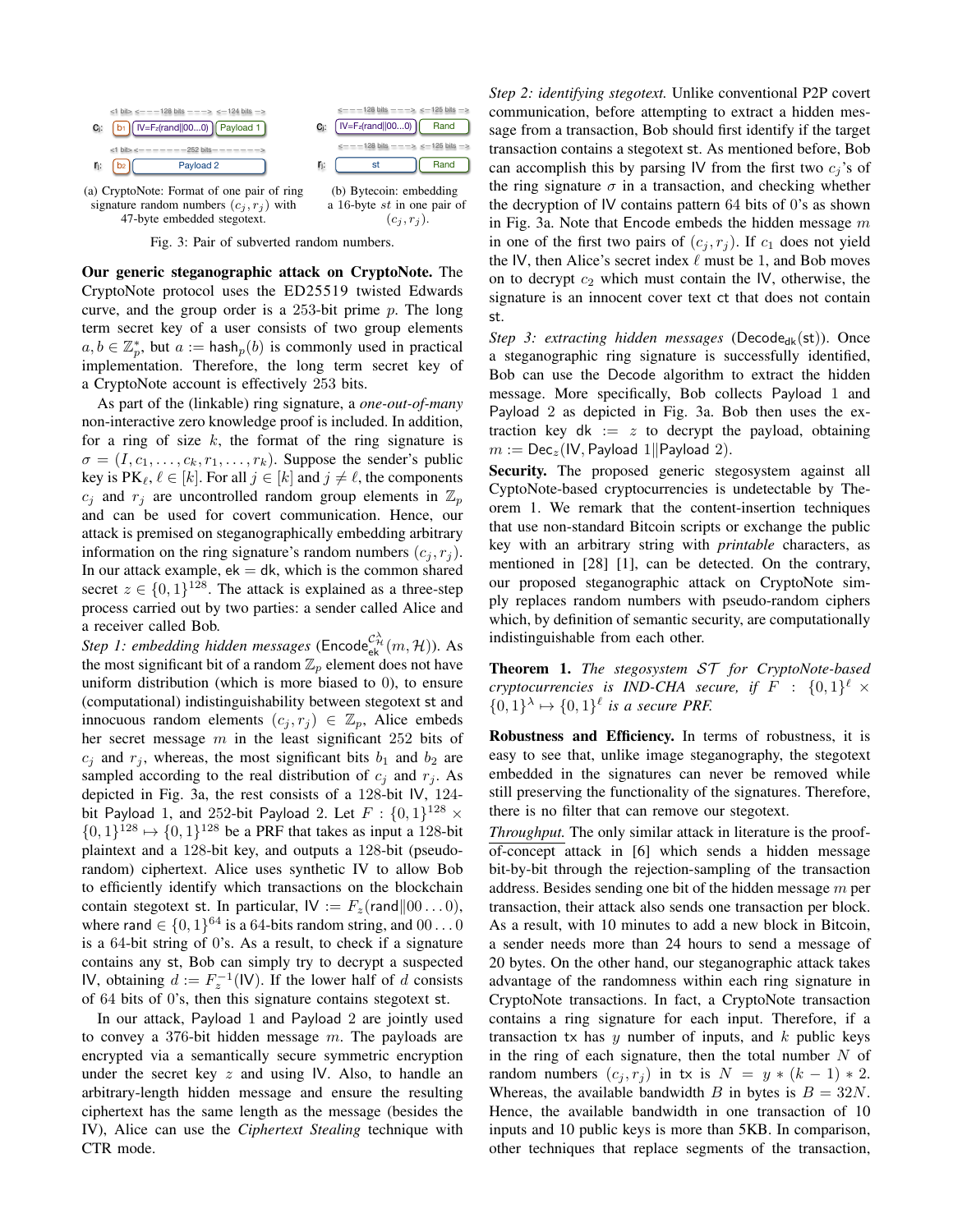

Fig. 4: Stegangraphically-generated bytecoin transaction

e.g. replacing P2SH scripts in Bitcoin transactions as done in Tithonus [29], can at maximum transmit 1KB per transaction. Note that many blockchains offer an API to retrieve certain transactions and blocks. Therefore, if the receiver knows the heights, i.e. indices, of the blocks that contain the steganographically communicated data, he does not need to check the whole blockchain.

*Robustness against blocking.* Sometimes, censors can discover censorship-resistant proxies, e.g. Tor bridges, and block them. On the other hand, censors can not distinguish steganographically-subverted blockchain transactions; hence, they can not launch any targeted DoS attack unless they blacklist the whole blockchain which might have other financial ramifications. Additionally, from an attacker perspective, exploiting uncontrolled randomness is advantageous over other content-insertion approaches that simply replace segments of the transactions, as done in Tithonus [29] and Catena [30]. Namely, other techniques are susceptible to policy changes where certain scripts become conspicuous or no longer accepted, forcing the adoption of alternative techniques.

*Cost.* Content-insertion through the use of OP RETURN transactions and the arbitrary replacement of transaction addresses [28] render the funds unspendable. Therefore, these techniques burns funds. On the contrary, our proposed steganographic attack does not incur any additional cost, except for minimal transaction fees, as the sender can always send transactions to his own addresses. Technically, we can choose arbitrarily large ring size in a transaction. In practice, however, we found that a value between 20 and 30 is the optimal ring size to get a transaction included quickly with minimum transaction fees. To further clarify the cost per Byte, a Bytecoin transaction tx with 2 inputs and 21 public keys can take about 2KB of covert data and costs 0.1 BCN as the minimum transaction fee which, given the current price of Bytecoin is \$0.000931 [12], costs \$0.0000931. Therefore, the cost of transmitting 1MB covertly is about \$0.05. Conversely, as shown in [29], Bitcoin-based Tithonus can covertly transmit up to 1650 Bytes in one transaction by replacing segments of the P2SH script of a multisignature transaction. Assuming the minimum transaction fee of 1 Satoshi/Byte and \$7925.83 [12] per Bitcoin, the cost of transmitting 1MB is more than \$83.



Fig. 5: A steganographically-generated Monero transaction

## IV. CASE STUDIES: BYTECOIN AND MONERO

In this section we show our implementation of the proposed attack in Sec. III in two *real* cryptocurrencies – Bytecoin and Monero. Specifically, we implemented the steganographic attack in Bytecoin ( $\vee$  3.3.3)<sup>2</sup>. Similarly, we implemented and tested the attack in Monero. It is important to note that as of October 2018, Monero (v 0.13.0.0) has replaced Borromean ring signatures, that is exploited by our attack, by a succinct zero-knowledge proof called Bulletproofs, which is not covered by this work. Consequently, all of our discussion in relation with Monero is regarding v 0.12.0.0 and older.

Implementation in Bytecoin. Bytecoin is an opensource cryptocurrency project [31] that closely follows the CryptoNote protocol, which, as described in Sec. II, has sufficiently many uncontrolled random numbers that could be exploited to covertly communicate arbitrary information. Therefore, Bytecoin is susceptible to the generic steganographic attack described in Sec. III. Note that AES128 is used in the stegosystem because it is already implemented in Bytecoin source code.

As a proof-of-concept experiment and due to ethical reasons, we only covertly transfer 16 bytes in the realworld Bytecoin without significantly abusing the blockchain system. To generate steganographically hidden messages, the Bytecoin wallet's source code is changed by mainly modifying one source file, crypto.cpp, to alter the random numbers in the transaction's ring signature(s) and produce *one* pair of  $(c_j, r_j)$  as in Fig. 3b. Note that  $j \neq \ell$  where  $\ell$ is the signer's *secret* index within the ring. Particularly, the changes introduced to crypto.cpp affect the following two functions within the source file: generate ring signature() and random scalar().

To distinguish and identify signatures containing stegotext, function add transaction() in BlockChainState.cpp is slightly modified to check each signature by decrypting each pair of  $(c_i, r_i)$  numbers. If a pattern is identified, it decrypts the most significant 16 bytes of  $r_i$  to extract m. Fig. 4 shows a demo subverted transaction included in the block at height 1671177 that contains a 16-byte hidden message "steganography".

<sup>&</sup>lt;sup>2</sup> Although we describe the attack in ( $\vee$  3.3.3), we have also successfully implemented the same attack in the most recent release (v 3.5.1), and the description is applicable with slight modifications.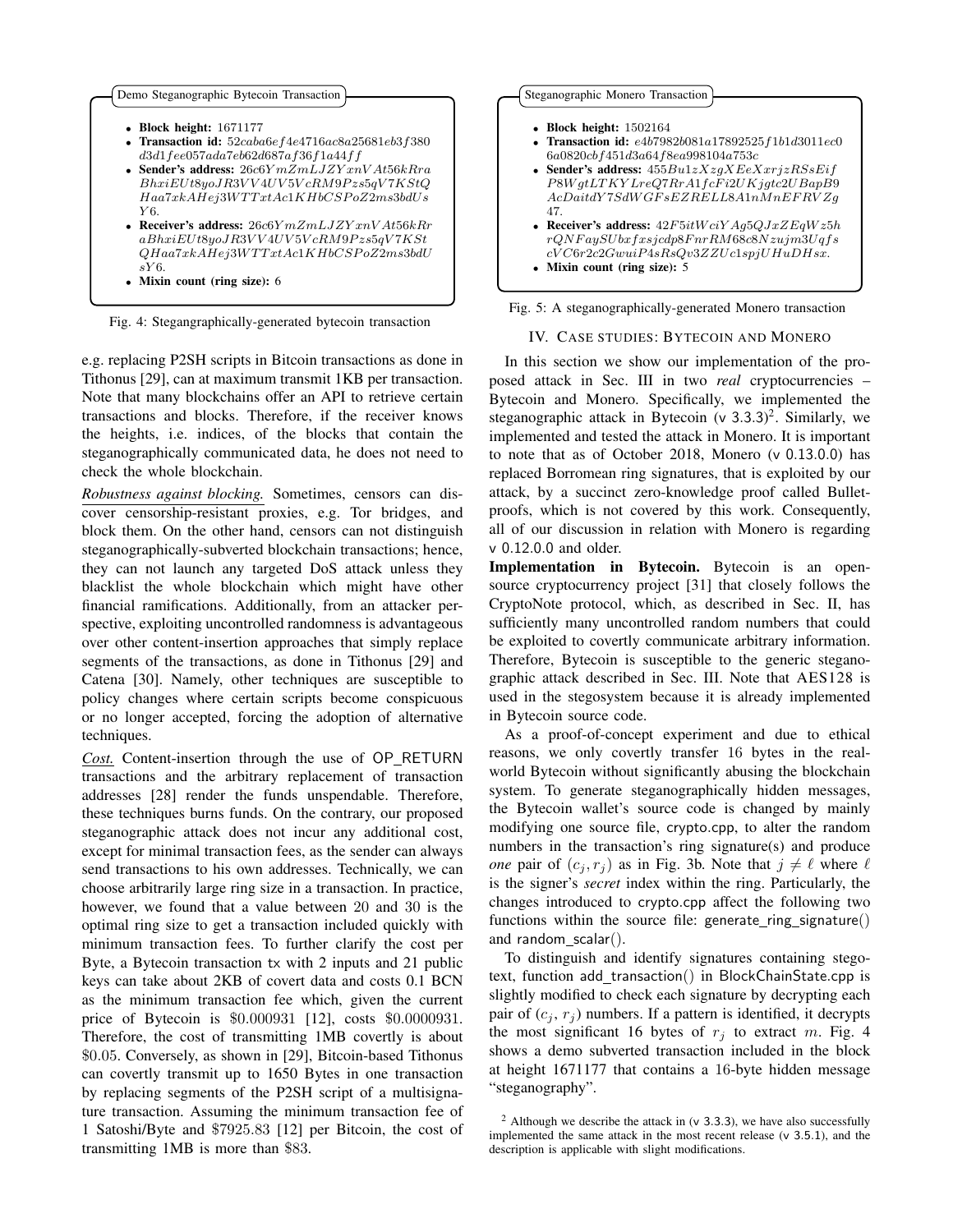

Fig. 6: Attack scenario 1: Covert broadcast communication.

Implementation in Monero (version 0.12.0.0). Although Monero is based on CryptoNote protocol, it uses Borromean ring signature which is different from the ring signature used in CryptoNote protocol as previously shown in Sec. II. Nevertheless, our generic attack in Sec. III is still applicable to Monero, which illustrates how the same attack can be extended to all public blockchain applications with randomized cryptographic primitives.

Monero has a very complex cryptographic structure and ring signature scheme in particular. The core of Monero's wallet involves Multilayered Linkable Spontaneous Anonymous Group Signature (MLSAG) and Borromean ring signature [32]. MLSAG is similar to the 1-out-of- $n$  ring signature that is used as part of the CryptoNote protocol; however, rather than using a ring signature on a set of  $n$  keys, MLSAG uses a ring signature on a set of  $n$ -key vectors. Using MLSAG, the signer proves that he knows all the private keys corresponding to one column in the public keys' matrix. Also, despite the massive one-time secret key, the long-term secret key is still a single group element in  $\mathbb{Z}_n$ . Moreover, Borromean ring signature [32], which is a generalization and based on the 1-out-of- $n$  signature [33], is used to mask the transferred amount while enabling the receiver to know how much they have received by revealing the mask [34].

In our experiment, we chose to exploit the Borromean ring signature as it offers higher throughput. Our attack on Monero is based on embedding a 32-byte hidden message m in the randomly generated  $s_{i,j}$  numbers as part of the Borromean ring signature [32]. In particular, two vectors of  $s_{i,j}$  numbers are generated by the genBorromean() function:  $s_{0,j}$  and  $s_{1,j}$ .  $s_{0,j}$ 's are randomly generated when the  $j^{th}$  bit commitment is 1. Two of these randomly generated  $s_{0,i}$ 's are used to embed  $m$ . In a similar manner to our attack on Bytecoin, we use AES because it is already available in the source code. This step of the attack is achieved by slightly modifying two functions: genBorromean() and skGen() in two files: rctSig.cpp and rctOps.cpp. genBorromean() is modified to pass two extra parameters to skGen(). Also, blockchain.cpp is modified to check new transactions for steganographically hidden patterns, identify, and extract hidden messages.<sup>3</sup>

| <b>Throughput and Cost</b> |                          |                 |            |                |                |  |  |  |
|----------------------------|--------------------------|-----------------|------------|----------------|----------------|--|--|--|
| Tool                       | <b>BW</b> $(B/Tx)^{(1)}$ | Tx Fee (coin)   | Price/coin | $Tx$ Fee $(S)$ | Cost 1 MB(S)   |  |  |  |
| Our technique              | 2 KB $^{(2)}$            | $0.1$ BCN       | 0.000931   | 0.0000931      | $\approx 0.05$ |  |  |  |
| Tithonus                   | 1650 B                   | $10^{-8}$ BTC/B | 7925.83    | 0.131          | $\approx 83$   |  |  |  |
| R3C3                       | 1168 B                   | 0.0001 ZEC      | 75.62      | 0.0076         | $\approx 6.8$  |  |  |  |

TABLE II: Comparison between our covert broadcast technique, Tithonus [29] and R3C3 [36] in terms of throughput per transaction (BW) and cost of transmitting 1MB. Assuming a Bytecoin transaction with 4 inputs and ring size 10.

#### V. ATTACK SCENARIOS

This section describes the following attack scenarios: (i) covert broadcast communication, (ii) covert persistent storage, and (iii) wallet subversion attacks.

Attack Scenario 1: Covert Broadcast Channel. Conventional steganographic techniques typically assume that the covert communication is between two parties – a sender and a receiver. However, our steganographic attack can be used as a covert broadcast channel, i.e. one sender and multiple receivers. As analyzed in Sec. III, to steganographically send a hidden message of 1KB, Alice can easily craft a transaction with 4 inputs and 5 public keys. As shown in Fig. 6, our covert broadcast system utilizes our steganographic technique in conjunction with Boneh et al.'s broadcast encryption [11]. Our implementation is based on modifying the Bytecoin wallet (vr.3.1.1) using a tweaked version of the C implementation by Günther  $[35]$ . More specifically, we implemented a broadcast channel with up to 64 subscribers and one master node. As explained in Sec. III, the available bandwidth for steganographic information in one CryptoNote transaction is  $BW = 32N$ , where  $N = y * (k - 1) * 2$ , y denotes number of inputs, and  $k$  denotes the number public keys in each ring signature. Hence, in one transaction of 4 inputs and 10 public keys, our broadcast system can transmit more than 2KB of covert data.<sup>4</sup> Moreover, the minimum transaction fee is 0.01 BCN which costs \$0.0000931. Therefore, the cost of transmitting 1MB data via this implementation and persistently storing it on the Bytecoin blockchain is approximately \$0.05. Table II compares our implementation with Tithonous [29] and R3C3 [36], and shows that transmitting 1MB through Tithonous costs approximately \$83, and approximately \$6.8 in R3C3. <sup>5</sup>

The feasibility of this scenario and the high throughput demonstrate the severity of this attack, especially if abused by outlaws to use public blockchains as covert broadcast networks for their illicit communication.

Attack Scenario 2: Covert Data Storage and Dissemination. Data storage can be viewed as a communication channel between the user and the user himself in the future. Unlike covert communication, covert persistent storage requires the uploaded content to be permanently stored and available on the blockchain. As aforementioned, the cost

<sup>&</sup>lt;sup>3</sup> More and specific details of the actual implementation in Bytecoin and Monero can be made available in the full version upon request.

<sup>&</sup>lt;sup>4</sup> Boneh et al. broadcast encryption [11] sends a packet denoted as Hdr to all subscribers to enable them to derive a new symmetric encryption every time a new subscriber is added/removed. The size of Hdr is square-root of the number of users; when we have 64 users, Hdr consists of 9 elements. Since each element is 128 Bytes, the size of Hdr is 1152 Bytes.

<sup>5</sup> Comparison is based on prices of relevant cryptocurrencies quoted on 20/05/2019 from [12].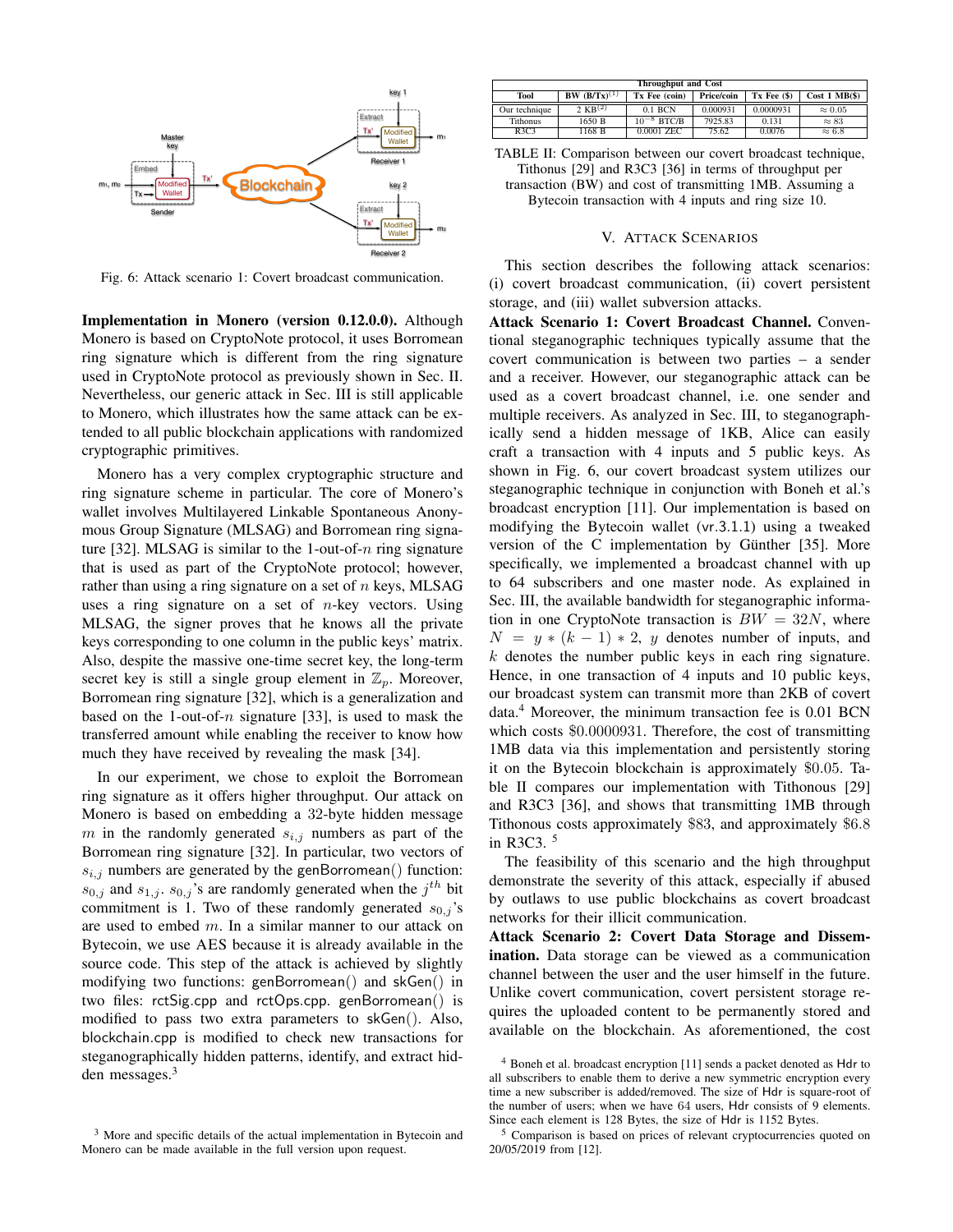

Fig. 7: Attach scenario 3: Subversion attack on crypto wallets to steal users' private keys

of covertly storing 1MB in Bytecoin's blockchain is about \$0.05. Consequently, an adversary can use Bytecoin as a *cyberlocker* and abuse the P2P network of Bytecoin as a persistent content-delivery network (CDN). For example, it could be used to store pirated movies, wikileaks documents, etc. Another malicious example is for the attacker to covertly store private information about a victim for *blackmail*.

Attack Scenario 3: Wallet Subversion. In the aforementioned attack scenarios, the sender, Alice, is complicit in the malicious attacks. The third scenario depends on *different assumptions*, and presents a different situation where the sender is oblivious and is in fact a victim of the attack. Although this scenario may be applicable to *open-source* blockchain applications due to their complexity, it is more pertinent to *close-source* and hardware-based applications, e.g. hardware wallets. The significance of this attack scenario stems from its undetectability in the black-box setting, where secrets are leaked via normal transactions posted on the blockchain, and its serious repercussions on the victim's privacy and funds.

As depicted in Fig. 7, in this scenario, Alice is an innocent user who has downloaded, or bought, a wallet that is produced by a third party Carol who has maliciously implemented the wallet. In particular, Carol used a *subversion attack* to modify a wallet and redistribute it so to leak the signer's private key, while evading detection in the blackbox setting. The way in which Carol modifies the wallet depends on the used cryptographic primitives and signature algorithms.

Below we present three subversion attacks that realize the scenario in Fig. 7. The first is a direct application of the generic steganographic attack described in Sec. III and its demo implementation in Bytecoin and Monero. Additionally, we present two more wallet subversion attacks targeting ECDSA-signature cryptocurrencies. The first attack on ECDSA-signature crypto wallets uses synthetic ephemeral key to covertly leak the entire signer's secret key over two signatures. However, it requires that the wallet is stateful in the sense that the wallet needs to store some variables from the previous signing execution. The second attack on ECDSA-signature crypto wallets is stateless and has lower throughput compared to the stateful attack.

*Subverting ECDSA: Synthetic Randomness.* Our first proposed subversion attack on ECDSA is a simplified version of the attack proposed in [37]. The subverted algorithm is depicted in Fig. 8. Let  $z \in \mathbb{Z}_p$  be the adversary's

| Subverted ECDSA signing algorithm 1                                                                                                                                                                                                                                                                        |
|------------------------------------------------------------------------------------------------------------------------------------------------------------------------------------------------------------------------------------------------------------------------------------------------------------|
| Sign <sup>(1)</sup> ({S}, s, m <sub>1</sub> ):<br>• Pick random $r_1 \leftarrow \mathbb{Z}_q$ ;<br>• Set $R' := q^{r_1} = (R'_r, R'_r);$<br>• Set $w_1 := (\text{hash}_p(m_1) + s \cdot R'_x) \cdot r_1^{-1} \pmod{q};$                                                                                    |
| • Output $\sigma_1 := (R'_x, w_1);$<br>Sign <sup>(2)</sup> ({S}, s, m <sub>2</sub> , r <sub>1</sub> ):<br>• Set $r_2 := \text{hash}_p(Z^{r_1});$<br>• Set $R := q^{r_2} = (R_x, R_y);$<br>• Set $w_2 := (\text{hash}_p(m_2) + s \cdot R_x) \cdot r_2^{-1} \pmod{q};$<br>• Output $\sigma_2 := (R_x, w_2);$ |
| Recover $(\sigma_1, \sigma_2, m_2, z)$ :<br>• Set $R' \leftarrow \text{map}(R'_r);$<br>• Set $r'_2 := \text{hash}_p((R')^z);$<br>• Set $R := g^{r'_2} = (R_x, R_y);$<br>Output $s := (w_2 \cdot r'_2 - \text{hash}_p(m_2)) \cdot (R_x)^{-1};$                                                              |

Fig. 8: The subverted ECDSA signing algorithm 1.

secret key, and set  $Z := g^z$ . Let  $R \leftarrow \text{map}(R_x)$  be a mapping function that takes as input the x-coordinate and outputs the corresponding point on the curve. The subverted wallet needs to use algorithms  $Sign^{(1)}$  and  $Sign^{(2)}$  in turn to leak the signing key s. For the first time,  $Sign^{(1)}$  is identical to the original signature algorithm; however, the subtle difference is that  $Sign<sup>(1)</sup>$  stores the ephemeral key  $r_1$  in a long-term memory, which can be accessed during the next signature invocation. Sign<sup>(2)</sup> is also similar to the original signature algorithm except that it deterministically generates  $r_2 := \text{hash}_p(Z^{r_1})$ , where Z is hardcoded in the wallet. Once the adversary obtains two signatures  $\sigma_1, \sigma_2$ , he can use his secret key  $z$  to recover the victim's signing key s. First, he parses  $\sigma_1, \sigma_2$  as  $(R'_x, w_1)$  and  $(R_x, w_2)$ . The attacker then finds the point on the curve that corresponds to  $R'_x$ , using  $R' \leftarrow \text{map}(R'_x)$ . After that, the attacker computes  $r'_2 := \text{hash}_p((R')^z)$ . Note that if  $r'_2$  is equal to  $r_2$  then everything is correct. Let  $R := g^{r_2'} = (R_x, R_y)$ . The secret key can be extracted as  $s := (w_2 \cdot r_2' - \text{hash}_p(m_2)) \cdot (R_x)^{-1}$ . This attack illustrates how the entire long term signing key  $s$ can be leaked exclusively to the adversary over two subverted signatures.

*Subverting ECDSA: Rejection Sampling.* While our first ECDSA subversion attack has a very high throughput, it has few drawbacks. First of all, it is a stateful algorithm, so it is not suitable for all scenarios, especially for software wallets. Furthermore, the first attack can only leak the signing key by the nature of its design, and not any other confidential information. Note that most cryptocurrency wallets are able to avoid the re-use of the address and signing key. As a result, the leaked signing key in our first attack, may never be used again even if the signing algorithms are executed twice with the same signing key. Nevertheless, for most wallets, there is a master key that is used to deterministically derive all the one-time signing keys.

As a result, our second subversion attack on ECDSA is stateless and is designed to leak arbitrary confidential information. As depicted in Fig. 9, the subverted signing algorithm takes as input the signing key  $s$ , the message  $m_i$ , and the secret  $x \in \{0,1\}^n$  to be leaked. The signing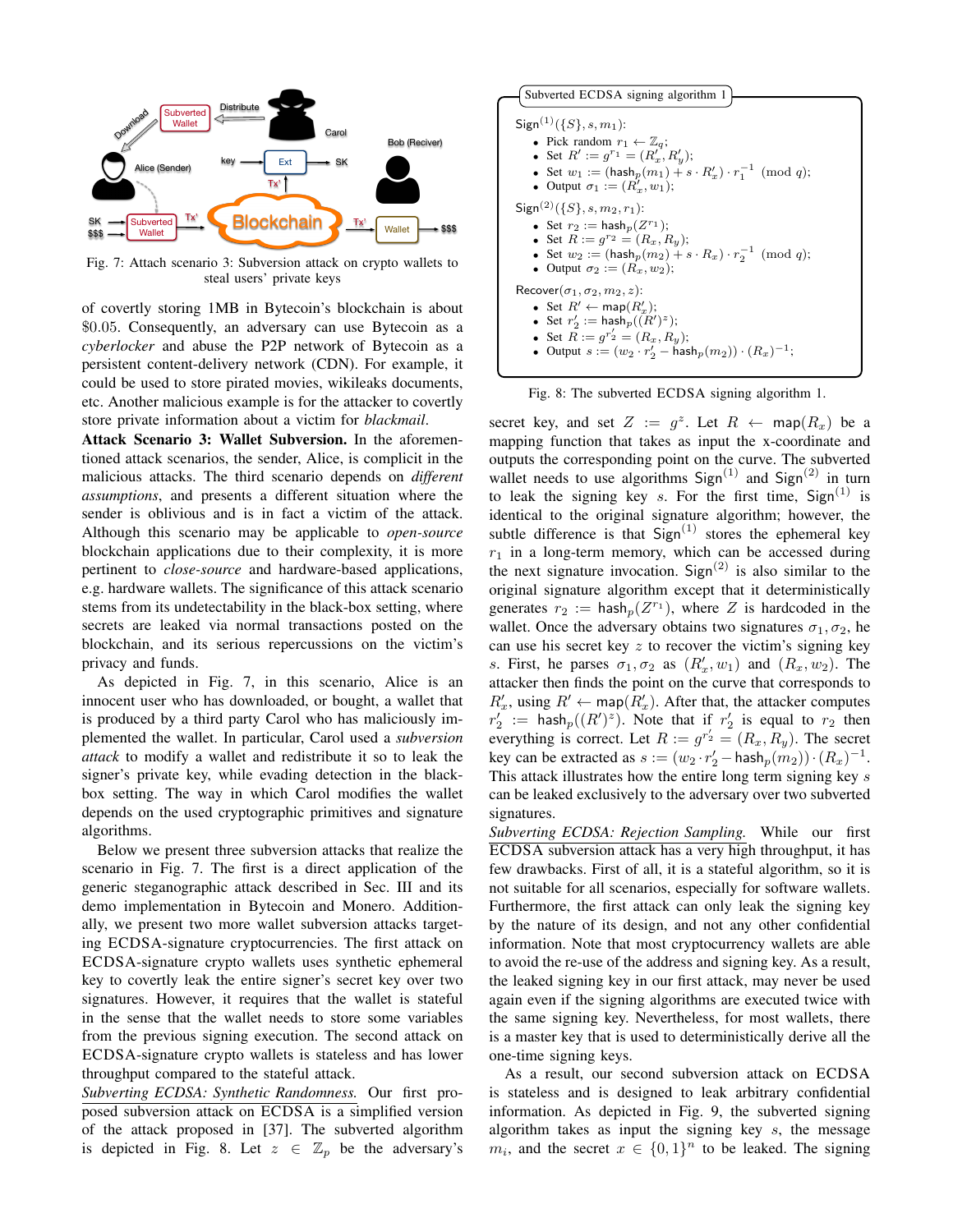

Fig. 9: The subverted ECDSA signing algorithm 2

algorithm leaks a random bit of  $x$  per signature. Let PRF :  $\{0,1\}^* \times \{0,1\}^{\lambda} \mapsto \{0,1\}^{\log n} \times \{0,1\}$  be a pseudo-random function that takes as input an arbitrary length message and the  $\lambda$ -bit PRF key, and it outputs a random number of  $(\log n+1)$  bits. The first  $\log n$  bits is interpreted as an index  $j$ , and the last 1 bit is viewed as  $b$ . The subverted signing algorithm performs a rejection-sampling to find a random  $R = (R_x, R_y)$  such that  $(j, b) \leftarrow \text{PRF}_z(R_x)$  and  $x[j] = b$ . The rest signing process is identical to the original signature algorithm. Note that the rejection-sampling is efficient, and the expected repetition per signature is 1.5 times.

To recover the secret, the adversary needs to obtain a collection of the signatures generated by the subverted algorithm. We emphasize that when the secret is a master key that can be tested for its correctness, it is *not* necessary to leak the entire key in practice. Assuming the master key is 256 bits, to obtain 50% distinct key bits, the expected number of signatures is bounded by approximately 256 signatures. Asymptotically, to obtain *n* secret bits, we need  $\theta(n \log n)$ signatures. In practice, for a 128-bit key, we need about 179 signatures.

### VI. COUNTERMEASURES

In a blockchain steganographic attack, the attacker is the sender; therefore, he/she can arbitrarily modify their client software to produce subverted transactions. This means that all randomized algorithms can be maliciously tampered with to embed secret information. In theory, deterministic cryptographic primitives can be used to eliminate the issue of uncontrolled randomness. However, most deterministic signature schemes, e.g. EdDSA, use synthetic randomness which is not a practical countermeasure against steganography; as the attacker can abuse or simply bypass the randomness generation, and it is impossible to verify an EdDSA signature is produced properly.

A Stego-Resistant Blockchain Framework (SRBF). A typical blockchain transaction contains one or more cryptographic components, such as signatures and non-interactive zero-knowledge (NIZK) proofs. We propose a universal stego-resistant blockchain framework that can be deployed



Fig. 10: Stego-resistant blockchain framework

to any blockchain system. Without loss of generality, we explain our technique to specifically defend against attacks on signature schemes; however, it can be applied analogously to NIZK proofs. As depicted in Fig. 10, the proposed SRBF introduces two elements to immunize blockchains against steganography and assumes that a given sender of any transaction may be maliciously implemented to exploit the random cryptographic signatures.

The first element of SRBF is to require P2P nodes to sanitize and re-randomize signatures. Currently, the P2P nodes in blockchains, e.g. in Bitcoin [38], check the validity of broadcast transactions and their signatures before relaying them into the network. In SRBF, P2P nodes also re-randomize the received signatures before propagating broadcast transactions. This practice filters out any possible steganographically embedded data and necessitates the use of re-randomizable signatures like Pointcheval's randomizable signature [39].

The second element of SRBF requires miners to replace signatures with NIZK proofs. Conventionally, upon receiving a transaction tx, the miners would check the validity of its associated signature  $\sigma$ , using the signature verification algorithm Verify(PK, tx,  $\sigma$ ) = 1. The miners then include the transaction together with its signature as it is to the next block, which will be eventually appended to the blockchain. However, in SRBF, the miner, instead of showing the signature, replaces the transaction's signature with a NIZK proof. Informally, the proof states that "I have seen a valid signature such that Verify(PK, tx,  $\sigma$ ) = 1". More precisely, we have

$$
\mathcal{R}_{\mathsf{sig}} = \{((\{\mathsf{PK}_i\}_{i=1}^n, \mathsf{tx}), \sigma) | \mathsf{Verify}(\{\mathsf{PK}_i\}_{i=1}^n, \mathsf{tx}, \sigma) = 1\}
$$

Thus, in SRBF, only  $(tx, {PK<sub>i</sub>}<sub>i=1</sub><sup>n</sup>, \pi)$  will be posted on the blockchain, where:

$$
\pi \leftarrow \textsf{NIZK}\left\{\begin{array}{l}\big((\{\textsf{PK}_i\}_{i=1}^n, \textsf{tx}),\sigma\big) : \\\textsf{Verify}(\{\textsf{PK}_i\}_{i=1}^n, \textsf{tx},\sigma) = 1\end{array}\right\}
$$

The security guarantee of SRBF is obvious, as signature  $\sigma$  is the witness of the corresponding NIZK proof. By NIZK definition,  $\pi$  does not leak any information about  $\sigma$ . Therefore, all the steganographic information hidden in the signatures are filtered out from the blockchain. In practice, we can use Bulletproofs [18] as the NIZK instantiation. While our countermeasure slightly increases the computational effort for miners, it drastically decreases the effort for others to verify the validity of a given block; hence, mitigating the verifier's dilemma issue [40] when multiple transactions are combined in one NIZK proof. Note that, as a more efficient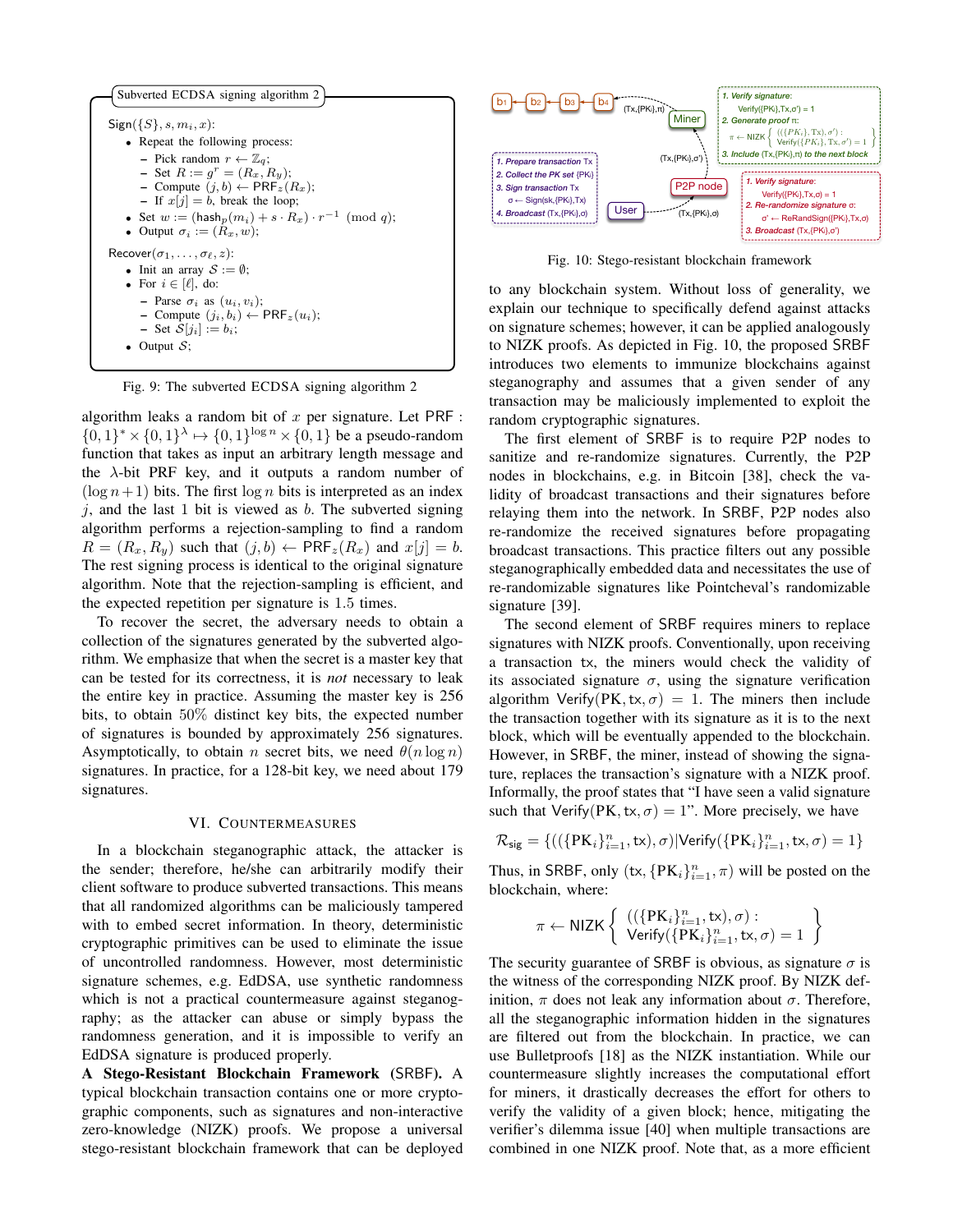alternative to NIZK, miners can use aggregateable signatures, e.g. [41], to obfuscate single signatures and obliterate possible malicious content.

### VII. RELATED WORK

### This work is related to the following topics.

Arbitrary content insertion in blockchains. was discussed in [28] where it is reported that 0.8% of 146 million Bitcoin transactions store content on the blockchain or use nonstandard scripts. Similarly, the authors of [1] surveyed the methods that are used to store non-financial content, found that 1.4% of all Bitcoin transactions contain non-financial data, and retrieved over 1600 files, some of which contain objectionable content. Nonetheless, there are some benign applications that rely on content insertion in Bitcoin, like Tithonus [29] and Catena [30]. Also Minaei et al. [36] presented a Zcash-based censorship-bootstrapping tool, and explored content insertion techniques in Bitcoin, Zcash, Monero, and Etheruem.The authors of [6] are the first to discuss the use of *steganography* to *covertly* communicate in blockchains; however, they consider their attack to be a proof of concept and not practical due to its limitations.

Steganography. was introduced by Simmons' *prisoner's problem* [42]. Anderson et al. listed some of the limits of steganography and discussed the difficulty associated with formalizing a general proof of security for steganography [43] [44]. A number of works, e.g. [45]–[47], provided information-theoretic treatment of steganography security and robustness. More recently, Hopper et al. presented a definition for the security of a steganographic system in terms of the *computational* indistinguishability of stegotext from cover text [21].

Kleptography/Algorithm-Substitution Attacks. Our wallet subversion attack falls within the realm of *ASA* [26] [27], also called *Kleptography* [23] [24] and *Subversion Attacks* (SA) [48]. The notion of Kleptography was introduced by Young and Yung in 1996 [23] [24]. Subsequent work demonstrated the possible use of ASA in mass surveillance, and the susceptibility of all randomized symmetric encryption schemes to such attacks [27] [49]. Another demonstration of ASA attacks against the SSL/TLS and SSH2 protocols was presented in the work of Goh et al. [50]. In the context of signature schemes, Young and Yung [25] showed that DSA signature schemes can be subverted to leak secret information. In addition, Teseleanu [51] described a threshold kleptographic attack on the generalized ElGamal signature that can be extended to similar DL-based signatures. Moreover, as a countermeasure against subversion, Russell et al. [52] modeled and proved a full domain hashbased signature scheme achieves subversion resilience. Other countermeasures include the work of Russell et al. [53] [54] who proposed a splitting-randomness technique to secure a randomizable IND-CPA public-key encryption, Ateniese et al. [48] who proposed the use of trusted reverse firewalls to re-randomize the output of signature algorithms, and Fischlin and Mazaheri [55] who proposed to proactively

defend against ASA's assuming *temporary initial trust* of the possibly subverted algorithm.

### VIII. CONCLUSION

The main aim of this work is to highlight the potential threat of maliciously abusing uncontrolled randomness in randomized cryptographic primitives in blockchain applications. To illustrate the idea, we designed, implemented, and evaluated our attacks against the widely-used ECDSA signature scheme, the ring signature used in the CryptoNote framework, and the Ring Confidential Transaction used in Monero (up to version 0.12.0.0). The demonstrated attacks can be used in three malicious scenarios: covert communication, persistent storage of objectionable data, and wallet subversion attacks. Finally, we emphasize that this line of research is far from being completed, and we hope that our work motivates the design of stego-resistant blockchains.

#### ACKNOWLEDGEMENT

Bingsheng Zhang is supported by IOHK.

#### **REFERENCES**

- [1] R. Matzutt, J. Hiller, M. Henze, J. H. Ziegeldor, D. Mullman, O. Hohlfeld, and K. Wehrle, "A quantitative analysis of the impact of arbitrary blockchain content on bitcoin," in *FC 2018*, 2018.
- [2] J. Smith, J. Tennison, P. Wells, J. Fawcett, and S. Harrison, "Applying blockchain technology in global data infrastructure," tech. rep., Open Data Institute, June 2016. ODI-TR-2016-001.
- [3] R. Matzutt, M. Henze, J. H. Ziegeldorf, J. Hiller, and K. Wehrle, "Thwarting unwanted blockchain content insertion," in *IC2E 2018*, pp. 364–370, April 2018.
- [4] I. Puddu and A. Dmitrienko, "µchain: How to forget without hard forks," *IACR Cryptology ePrint Archive 2017/106*, 2017. https://eprint. iacr.org/2017/106.
- [5] G. Ateniese, B. Magri, D. Venturi, and E. Andrade, "Redactable blockchain – or – rewriting history in bitcoin and friends," in *Euro S&P 2017*, pp. 111–126, April 2017.
- [6] J. Partala, "Provably secure covert communication on blockchain," *Cryptography*, vol. 2, no. 3, 2018.
- [7] G. Fuchsbauer, "Subversion-zero-knowledge snarks," in *PKC 2018*, pp. 315–347, 2018.
- [8] B. Abdolmaleki, K. Baghery, H. Lipmaa, and M. Zajac, "A subversionresistant snark," in *ASIACRYPT 2017*, pp. 3–33, 2017.
- [9] S. Azouvi, M. Maller, and S. Meiklejohn, "Egalitarian society or benevolent dictatorship: The state of cryptocurrency governance," in *5th Workshop on Bitcoin and Blockchain Research*, 2018.
- [10] Giza Device Ltd, "Giza wallet," 2017. Avialable Online: https://www. gizadevice.com/ (Last accessed 7-Feb-2018).
- [11] D. Boneh, C. Gentry, and B. Waters, "Collusion resistant broadcast encryption with short ciphertexts and private keys," in *Advances in Cryptology – CRYPTO 2005* (V. Shoup, ed.), (Berlin, Heidelberg), pp. 258–275, Springer Berlin Heidelberg, 2005.
- [12] CoinMarketCap, "Cryptocurrency market capitalizations," 2018. Available Online: https://coinmarketcap.com/ (Last accessed 26-Nov-2018).
- [13] N. V. Saberhagen, "Cryptonote v 2.0," 2013. whitepaper, Available online: https://cryptonote.org/whitepaper.pdf, (Last accessed 23-Nov-2018).
- [14] Bytecoin Org., "Bytecoin (bcn)," 2018. Available Online: https: //bytecoin.org/ (Last accessed 23-Nov-2018).
- [15] CryptoNote Org., "Cryptonotecoin," 2018. Available Online: http:// cryptonote-coin.org/ (Last accessed 23-Nov-2018).
- [16] Fantomcoin, "Fantomcoin," 2014. Available Online: http://fantomcoin. org/ (Last accessed 23-Nov-2018).
- [17] Monero, "Monero," 2018. Available Online: https://getmonero.org/ (Last accessed 07-Feb-2018).
- [18] B. Bünz, J. Bootle, D. Boneh, A. Poelstra, P. Wuille, and G. Maxwell, "Bulletproofs: Short proofs for confidential transactions and more," in *S&P 2018*, vol. 00, pp. 319–338, 2018.
- [19] S. Noether, "Ring signature confidential transactions for monero." Cryptology ePrint Archive, Report 2015/1098, 2015.